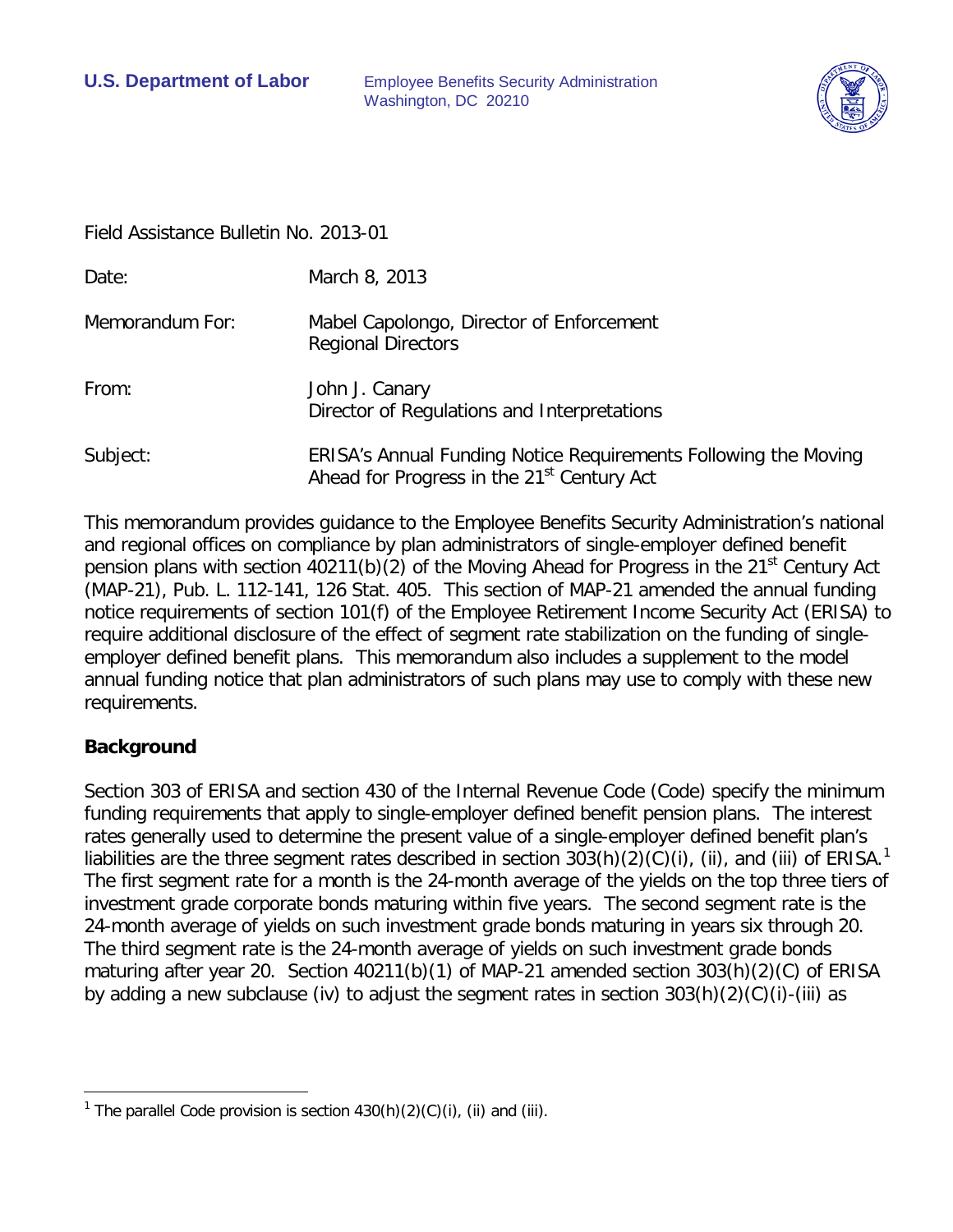Page 2

necessary to fall within a specified range, based on a 25-year average of the corresponding segment rates.<sup>[2](#page-0-1)</sup>

Section 101(f) of ERISA sets forth the requirements for plan administrators of defined benefit plans to which title IV applies (both multiemployer and single-employer plans) to furnish annual funding notices to plan participants and beneficiaries, among other recipients. Section 40211(b)(2)(A) of MAP-21 amended section 101(f)(2) of ERISA by adding a new subparagraph (D). New section 101(f)(2)(D) of ERISA requires plan administrators of single-employer defined benefit plans to disclose additional information in the annual funding notice for a plan year beginning after December 31, 2011, and before January 1, 2015, if such plan year is an "applicable plan year" within the meaning of section  $101(f)(2)(D)(ii)$ .<sup>[3](#page-1-0)</sup> The additional disclosures relate to the effect of the new ERISA section 303(h)(2)(C)(iv) segment rate stabilization rules on plan liabilities and the plan sponsor's minimum required contributions to the plan. Unless otherwise stated in this memorandum, references to the "MAP-21 segment rates" mean the segment rates determined in accordance with section 303(h)(2)(C)(iv) and references to the phrase "without regard to the MAP-21 segment rates" mean the segment rates determined in accordance with section 303(h)(2)(C)(i) through (iii) as if MAP-21 had not been enacted. The annual funding notices of multiemployer plans are not subject to the MAP-21 disclosure requirements.

Section 40211(b)(2)(B) of MAP-21 requires the Department to modify the model annual funding notice required under section 501(c) of the Pension Protection Act of 2006 (PPA), Pub. L. 109- 280, 120 Stat. 780, to prominently include the supplemental information under new section 101(f)(2)(D) of ERISA. Unless otherwise stated, references in this memorandum to the "model annual funding notice" are to the single-employer model notices in Appendix A to Field Assistance Bulletin 2009-01<sup>[4](#page-1-1)</sup> or Appendix A to proposed regulation 29 CFR 2[5](#page-1-2)20.101-5<sup>5</sup> or both.

# **Good Faith Compliance**

Pending further guidance, the Department, as a matter of enforcement policy, will treat a plan administrator of a single-employer defined benefit plan as satisfying section 101(f)(2)(D) of ERISA if the plan administrator has complied with the guidance in this memorandum and has acted in accordance with a good faith, reasonable interpretation of section 101(f)(2)(D) with respect to matters not specifically addressed in this memorandum. In the case of a plan administrator who furnished the section 101(f)(2)(D) information before the issuance of this memorandum, the Department will treat the administrator as satisfying section 101(f)(2)(D) if he or she acted in accordance with a good faith, reasonable interpretation of that section.

<span id="page-1-3"></span> $\overline{a}$ <sup>2</sup> Under section 101 of Reorganization Plan No. 4 of 1978 (43 FR 47713) and section 3002(c) of ERISA, the Secretary of the Treasury has interpretive jurisdiction over the subject matter addressed in section 303 of ERISA, as well as section 430 of the Code. For a detailed explanation of how section 40211 of MAP-21 affects the minimum funding rules of section 303 of ERISA and section 430 of the Code, see IRS Notice 2012-61, 2012-42 I.R.B. 479.  $3$  See O&A 3.

<span id="page-1-1"></span><span id="page-1-0"></span><sup>&</sup>lt;sup>4</sup> FAB 2009-01 can be found at http: //www.dol.gov/ebsa/regs/fab2009-1.html.

<span id="page-1-2"></span><sup>5</sup> 75 FR 70625, 70641-70647.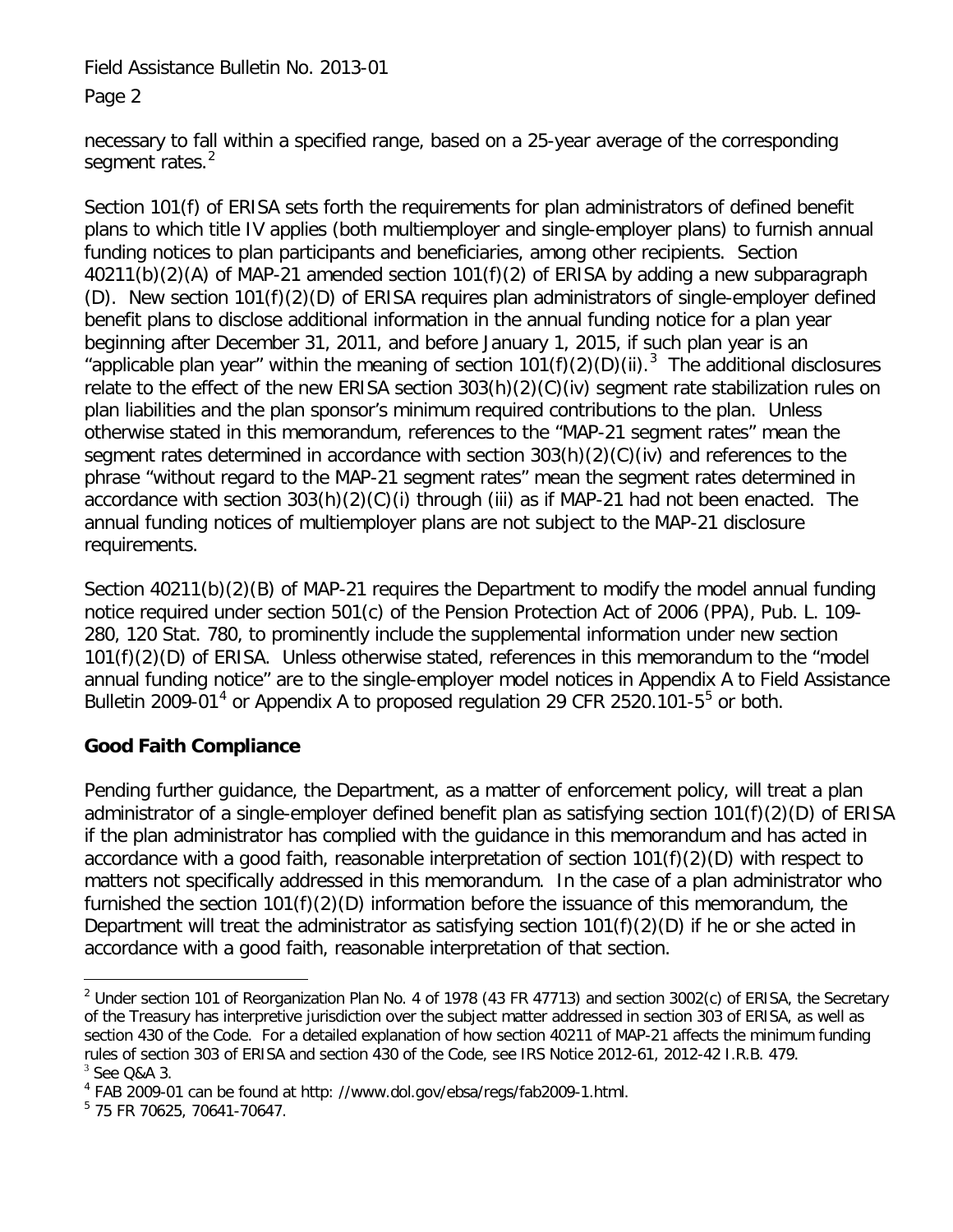# **Model MAP-21 Supplement to Annual Funding Notice**

The appendix to this memorandum contains a model supplement (the "MAP-21 Supplement") to the single-employer defined benefit plan model annual funding notice. Use of the MAP-21 Supplement is not mandatory; plan administrators may use other notice forms to satisfy the MAP-21 content requirements. However, pending further guidance, use of an appropriately completed MAP-21 Supplement, together with the model annual funding notice, will, as a matter of Department enforcement policy, satisfy the content requirements of section 101(f)(2) of ERISA.

## **Questions and Answers**

## **General**

# **Q1: Are all ERISA-covered defined benefit pension plans subject to the new MAP-21 annual funding notice requirements?**

A1:No. The MAP-21 annual funding notice requirements only apply to single-employer defined benefit plans subject to both titles I and IV of ERISA where the plan year is an "applicable plan year" within the meaning of section 101(f)(2)(D)(ii) of ERISA. See Q&A 3 for the definition of "applicable plan year." See also Q&As 8, 9 and 10 for information about situations where the MAP-21 requirements of section 101(f)(2)(D) do not apply.

## **Q2: When must plans first comply with the MAP-21 annual funding notice requirements?**

A2: The new MAP-21 requirements generally apply to plan years beginning after December 31, 2011. The first annual funding notices to include the MAP-21 disclosures will be the annual funding notices for the 2012 plan year for calendar year plans (other than small plans described in section 303(g)(2)(B) of ERISA) due no later than April 30, 2013, (120 days after the close of the 2012 plan year).

# **Coverage Requirements – Applicable Plan Year; Exceptions to Coverage**

# **Q3: What is an "applicable plan year?"**

A3: Section 101(f)(2)(D)(ii) of ERISA defines an "applicable plan year" as any plan year beginning after December 31, 2011, and before January 1, 2015, for which the plan meets the following requirements in subclauses (I), (II), and (III) of that section: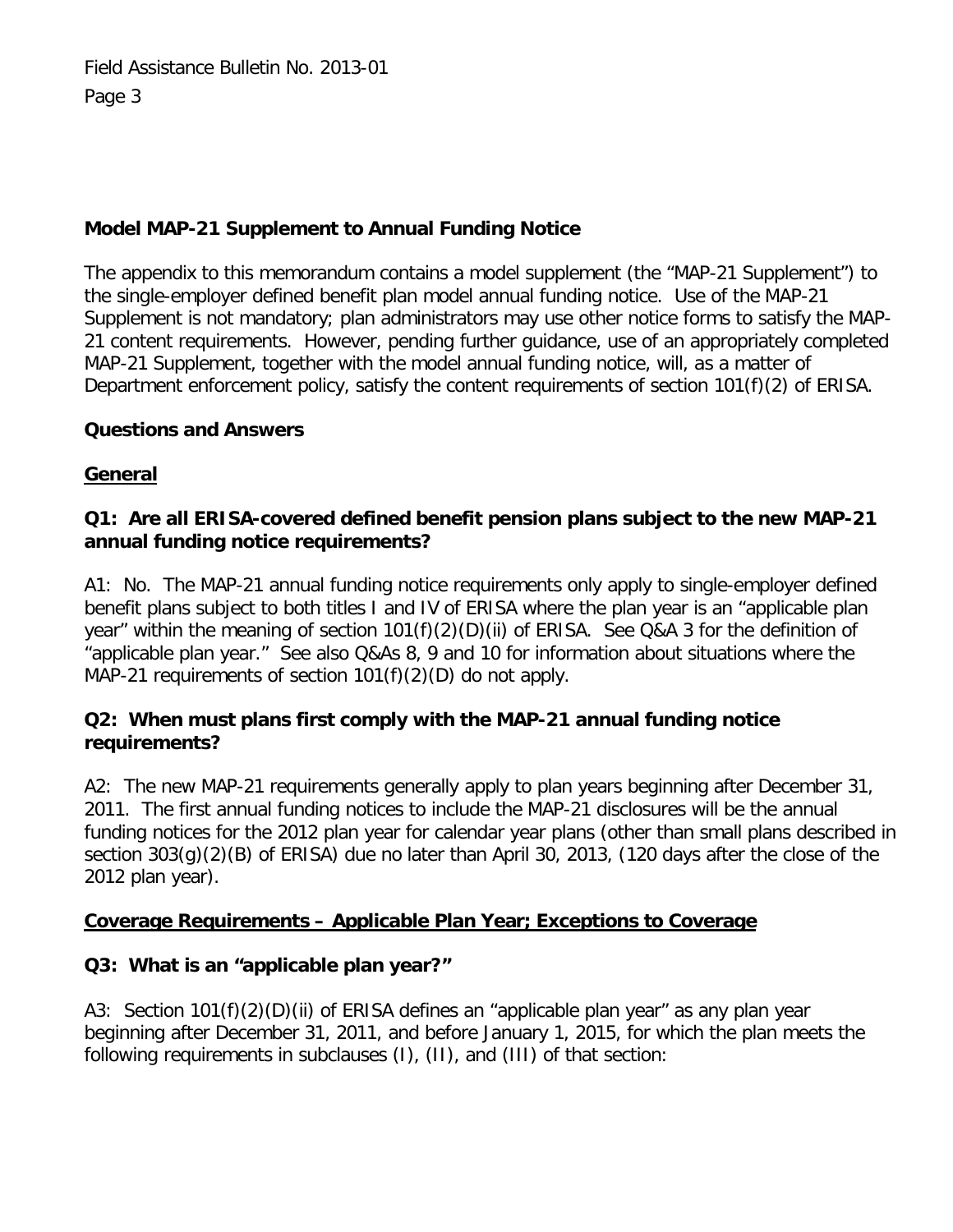Page 4

- The funding target (as defined in section 303(d)(2) of ERISA) is less than 95% of the funding target determined without regard to the MAP-21 segment rates (Q&A 4 describes how this 95% test works);
- The plan's funding shortfall (as defined in section 303(c)(4) of ERISA) determined without regard to the MAP-21 segment rates is greater than \$500,000 (Q&As 5 and 6 describe how the funding shortfall is calculated for this purpose); and
- The plan had 50 or more participants on any day during the preceding plan year (Q&A 7 explains how participants are counted for this purpose).

A plan year beginning on or after January 1, 2015, is not an applicable plan year and the additional MAP-21 disclosures are not required, even if the plan year otherwise meets the conditions of section  $101(f)(2)(D)(ii)(I)$  through (III).

#### **Q4: Section 101(f)(2)(D)(ii)(I) of ERISA states that for a plan year to be an applicable plan year, "the funding target (as defined in section 303(d)(2)) is less than 95 percent of such funding target determined without regard to section 303(h)(2)(C)(iv)." How does this 95% test work?**

A4: If the ratio of the funding target determined using the MAP-21 segment rates (i.e., the numerator) over the funding target determined without regard to the MAP-21 segment rates (i.e., the denominator) is 95% or greater, the plan year is not an applicable plan year and the additional MAP-21 disclosures to the annual funding notice are not required. If this ratio is less than 95% and the other conditions described in Q&A 3 (i.e., the funding shortfall test and minimum number of participants test) are met, the plan year is an applicable plan year and the additional MAP-21 disclosures are required.

The funding target determined using the MAP-21 segment rates (the numerator of the ratio) is the same amount disclosed on Line 3 (Plan Liabilities) of the Funding Target Attainment Percentage Chart (FTAP Chart) of the single-employer defined benefit plan model annual funding notice. The funding target determined without regard to the MAP-21 segment rates (i.e., the denominator of the ratio) is the funding target that would have been reported as Plan Liabilities on Line 3 of such chart if MAP-21 had not been enacted.

Section 303(d)(2)(B) of ERISA states that for purposes of determining the plan's funding target attainment percentage (FTAP), the funding target is determined without regard to the "at-risk" rules in section 303(i) of ERISA. Therefore, for purposes of the 95% test, the funding targets for both the numerator and the denominator are determined without regard to the at-risk rules in section 303(i), even if the plan is in at-risk status.

The following example illustrates the 95% test: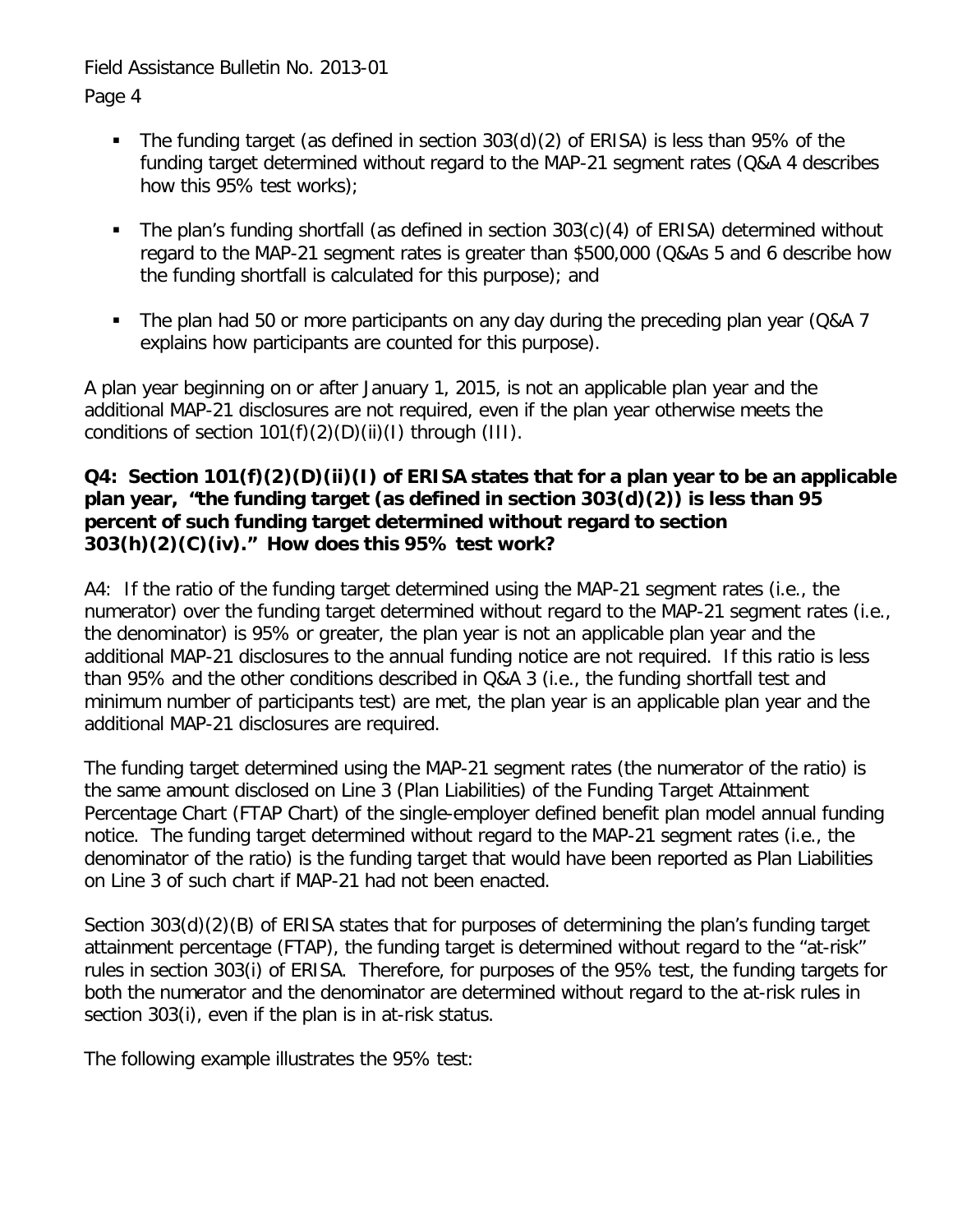**Example Q&A 4:** As of Plan A's January 1, 2014, valuation date, the plan's funding target, based on the MAP-21 segment rates in section 303(h)(2)(C)(iv) of ERISA, is \$6,000,000. The funding target determined without regard to the MAP-21 segment rates is \$7,000,000. Since the funding target determined using the MAP-21 segment rates is 85.71 % (\$6,000,000  $\div$ \$7,000,000) of the funding target determined without regard to the MAP-21 rates, the plan meets the condition of section 101(f)(2)(D)(ii)(I). In this example, Plan A's 2014 plan year will be an applicable plan year if the plan also meets the other two conditions described in Q&A 3 (i.e., the funding shortfall test and minimum number of participants test).

## **Q5: Section 101(f)(2)(D)(ii)(II) of ERISA states that for a plan year to be an applicable plan year, the plan must have "a funding shortfall (as defined in section 303(c)(4) and determined without regard to section 303(h)(2)(C)(iv)) greater than \$500,000." How does this funding shortfall test work?**

A5: Section 303(c)(4) of ERISA defines the funding shortfall as the excess of the funding target over the value of plan assets reduced by any prefunding balance and/or funding standard carryover balance in accordance with section 303(f)(4)(B) of ERISA. For purposes of the funding shortfall calculation under section 101(f)(2)(D)(i)(II), the funding target is determined without regard to the MAP-21 segment rates.

While the funding target determined under section 303(c)(4) of ERISA is subject to the at-risk rules of section 303(i) of ERISA, if the plan is not in at-risk status for funding purposes (i.e., using MAP-21 segment rates), the plan administrator may determine the funding target without regard to the at-risk rules to calculate the funding shortfall. However, if the plan is in at-risk status for funding purposes, the plan administrator must determine the funding target using the additional at-risk assumptions in section 303(i) to calculate the funding shortfall.

See Q&A 6 for additional information on how to calculate the value of plan assets to determine the funding shortfall.

The following example illustrates:

**Example Q&A 5:** If the January 1, 2014, net value of Plan A's assets in Example Q&A 4 is \$5 million after reduction by any prefunding balance and/or funding standard carryover balance, the plan's funding shortfall determined without regard to the MAP-21 segment rates would be \$2 million (\$7 million funding target determined without regard to MAP-21 segment rates - \$5 million of net assets). Since the funding shortfall of \$2 million determined without regard to the MAP-21 segment rates is greater than \$500,000, the plan meets the condition of section 101(f)(2)(D)(ii)(II). In this example, Plan A's 2014 plan year will be an applicable plan year if the plan also meets the other two conditions described in Q&A 3 (i.e., the 95% test and minimum number of participants test).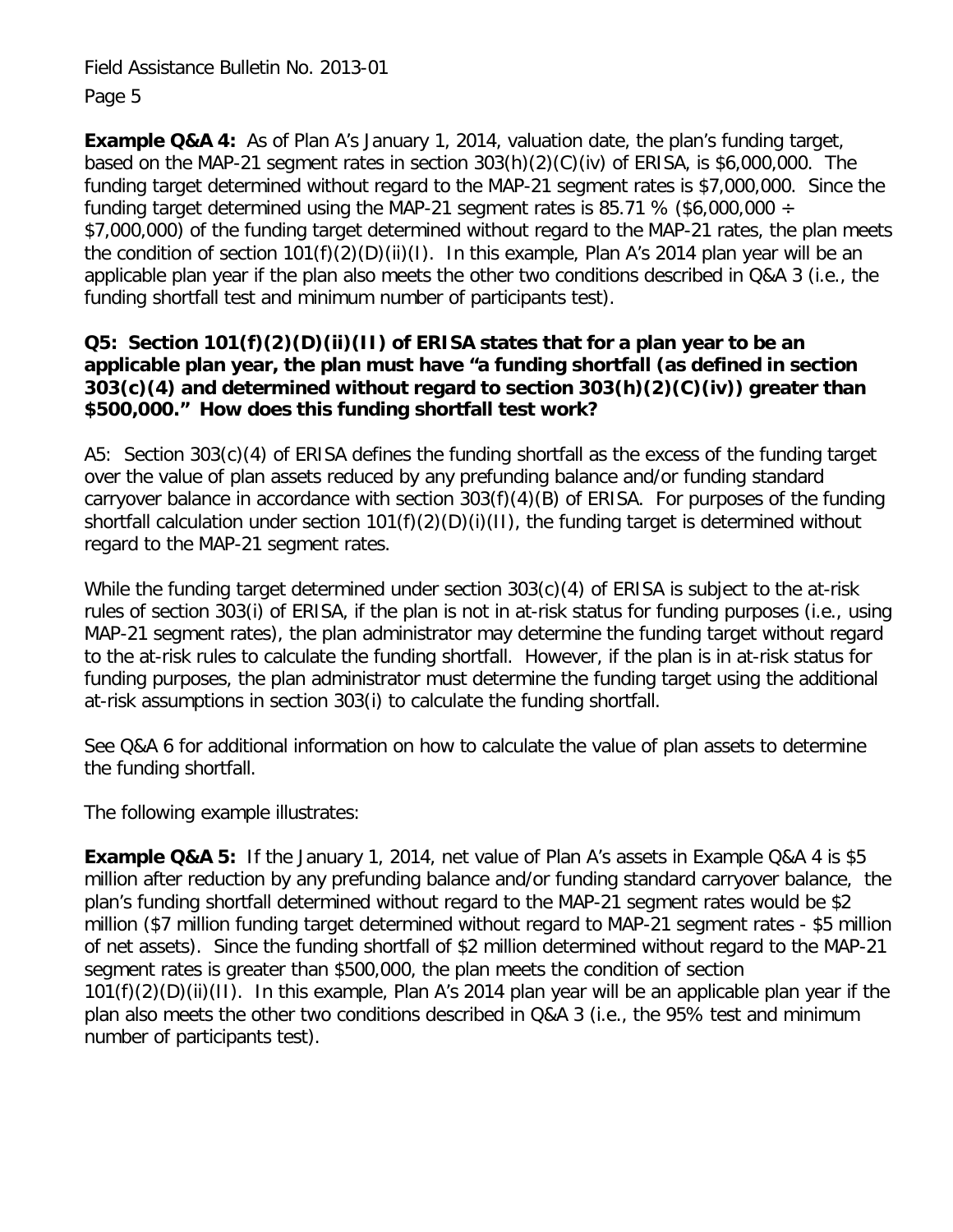#### **Q6: In calculating the funding shortfall under section 101(f)(2)(D)(ii)(II) of ERISA, may the plan administrator use the same value of plan assets used to determine the actual funding shortfall under section 303(c)(4) of ERISA?**

A6: Yes, in certain circumstances. The plan administrator may use the value of plan assets determined for funding purposes under section 303 of ERISA (i.e., using the MAP-21 segment rates) to determine if the funding shortfall is greater than \$500,000 under section 101(f)(2)(D)(ii)(II), provided that the plan is not required to determine the value of plan assets without regard to the MAP-21 segment rates for some other purpose.<sup>[6](#page-1-3)</sup> For example, if a plan is required to report information to the PBGC under section 4010 of ERISA, the assets used to determine the FTAP reported under section 4010 are based on segment rates, unadjusted by MAP-21.<sup>[7](#page-5-0)</sup> For such a plan, the asset value used to determine the funding shortfall for purposes of section 101(f)(2)(D)(ii)(II) is the asset value underlying the FTAP calculation reported in the [section 4010 filing, not the asset value used to determine the actual funding shortfall under](file:///C:\Users\padamsa\AppData\Local\Microsoft\Windows\Temporary%20Internet%20Files\Hindmarch.Thomas\AppData\Local\Temp\1\Temp1_SecureZIP%20Attachments.zip\For%20such%20a%20plan,%20the%20asset%20value%20used%20to%20determine%20the%20funding%20shortfall%20for%20purposes%20of%20section%20101(f)(2)(D)(ii)(II)%20is%20the%20asset%20value%20underlying%20the%20FTAP%20calculation%20reported%20in%20the%20section%204010%20filing,%20not%20the%20asset%20value%20used%20to%20determine%20the%20actual%20funding%20shortfall%20under%20section%20303(c)%20of%20ERISA) [section 303\(c\)\(4\) of ERISA.](file:///C:\Users\padamsa\AppData\Local\Microsoft\Windows\Temporary%20Internet%20Files\Hindmarch.Thomas\AppData\Local\Temp\1\Temp1_SecureZIP%20Attachments.zip\For%20such%20a%20plan,%20the%20asset%20value%20used%20to%20determine%20the%20funding%20shortfall%20for%20purposes%20of%20section%20101(f)(2)(D)(ii)(II)%20is%20the%20asset%20value%20underlying%20the%20FTAP%20calculation%20reported%20in%20the%20section%204010%20filing,%20not%20the%20asset%20value%20used%20to%20determine%20the%20actual%20funding%20shortfall%20under%20section%20303(c)%20of%20ERISA)

In determining the prefunding and funding standard carryover balances used to calculate the net value of plan assets, the plan administrator must apply the guidance set out in Q&A 15.

#### **Q7: Section 101(f)(2)(D)(ii)(III) states that for a plan year to be an applicable plan year, the plan must have "had 50 or more participants on any day during the preceding plan year." For purposes of determining the number of participants, "the aggregation rule under the last sentence of section 303(g)(2)(B) shall apply." How does the plan administrator apply the aggregation rule to determine the number of participants?**

A7: The last sentence of section 303(g)(2)(B) of ERISA states that all single-employer plans that "are maintained by the same employer (or any member of such employer's controlled group) shall be treated as one plan, but only participants with respect to such employer or member shall be taken into account."<sup>[8](#page-5-1)</sup> The following example illustrates the application of this rule:

**Example Q&A7:** Corporation A maintains Plan X, a defined benefit plan. Corporation B maintains Plan Y, a defined benefit plan. Corporation A and B are 100% owned by Doctor M. Since Doctor M owns 80% or more of the stock of corporations A and B, they are members of the same controlled group. The largest combined total of participants in Plans X and Y on any one day in 2013 was 70 (40 in Plan X and 30 in Plan Y). Plans X and Y are treated for purposes of section

 $\overline{a}$ <sup>6</sup> For purposes of determining the value of plan assets without regard to MAP-21: (1) interest adjustments for contribution receivables are determined using an effective interest rate that does not reflect the MAP-21 segment rates; and (2) if funding is based on the actuarial value of assets under section  $303(q)(3)(B)$  of ERISA, the limit on the assumed rate of return used to calculate expected earnings is the third segment rate, unadjusted by MAP-21. See Q&A NA-3(a) of IRS Notice 2012-61.

<span id="page-5-2"></span><span id="page-5-0"></span><sup>&</sup>lt;sup>7</sup> See PBGC Technical Update 12-2 (September 11, 2012), http://www.pbgc.gov/res/other-guidance/tu/tu12-2.html and Q&A NA-3 of IRS Notice 2012-61.

<span id="page-5-1"></span> $8 \text{ See}$  also 26 CFR 1.430(g)-1(b)(2).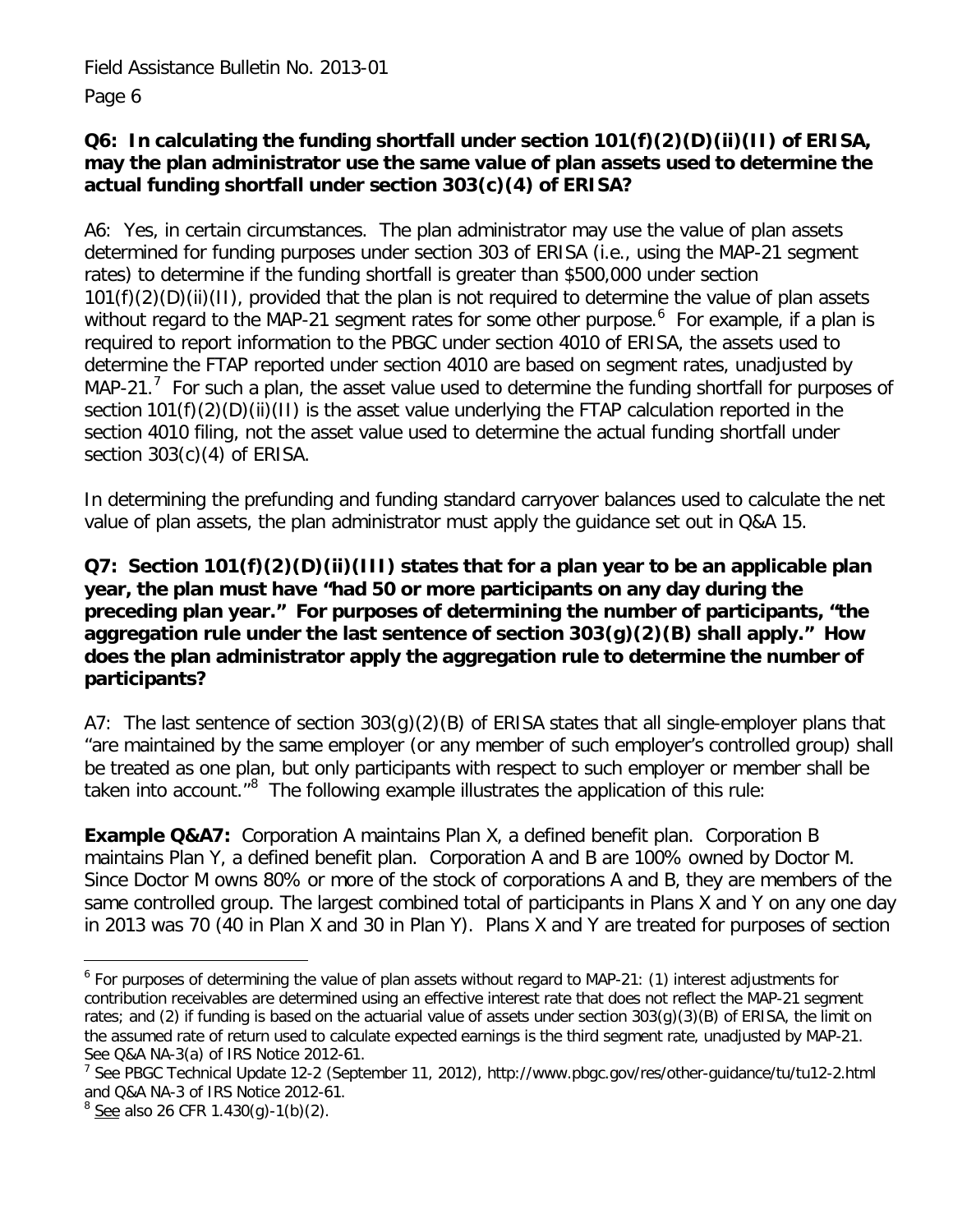101(f)(2)(D)(ii)(III) as one plan with a total of 70 participants even though each plan had less than 50 participants. In this example, the 2014 plan year will be an applicable plan year for Plan X or Y if the other two conditions described in Q&A 3 (i.e., the 95% test and the funding shortfall test), as applied separately for each Plan, also are met.

#### **Q8: Section 40211(c)(2)(A) of MAP-21 allows a plan sponsor to elect out of using the MAP-21 segment rates and the new annual funding notice disclosures in section 101(f)(2)(D) of ERISA for plan years beginning before January 1, 2013. May the plan sponsor elect out of the MAP-21 disclosures for the 2012 plan year but still use the MAP-21 segment rates for funding purposes in 2012?**

A8: No. Section 40211(c)(2)(A) of MAP-21 permits the plan sponsor to elect out of using the MAP-21 segment rates for the 2012 plan year either for all purposes or solely for the purpose of determining the adjusted funding target attainment percentage used to trigger the restrictions and limitations imposed by sections 436 of the Code and 206(g) of ERISA. If, for the 2012 plan year, the plan sponsor elects out of using the MAP-21 segment rates for all purposes prior to the due date of the annual funding notice, the plan administrator is not required to include the MAP-21 disclosures of section 101(f)(2)(D) in the annual funding notice for the 2012 plan year. However, if the plan sponsor elects out of the MAP-21 segment rates solely for purposes of applying the benefit restrictions and limitations of Code section 436 and section 206(g) of ERISA, the plan administrator is required to include the MAP-21 disclosures in the annual funding notice for the 2012 plan year if the three conditions outlined in Q&A 3 are met.

#### **Q9: If a plan sponsor elected under section 303(h)(2)(D)(ii) of ERISA (section 430(h)(2)(D)(ii) of the Code) to use the full corporate bond yield curve to determine the minimum required contribution to the plan, is the plan subject to the MAP-21 annual funding notice disclosure requirements in section 101(f)(2)(D) of ERISA?**

A9: No. Section 303(h)(2)(C)(iv) of ERISA adjusts only the segment rates described in section 303(h)(2)(C)(i), (ii) and (iii) of ERISA. If the plan sponsor has made an election under section 303(h)(2)(D)(ii), the funding target is determined on a spot basis using the full yield curve without regard to section 303(h)(2)(C)(i),(ii) or (iii). Since 303(h)(2)(C)(iv) does not adjust the full yield curve under section 303(h)(2)(D)(ii), the funding target is determined without regard to the MAP-21 segment rates. The plan administrator of a plan whose plan sponsor made a section 303(h)(2)(D)(ii) election for the plan year is not required to include the MAP-21 disclosures in the annual funding notice for that plan year.

#### **Q10: Does the plan administrator of a plan for which the effective date of the funding rules under the Pension Protection Act of 2006 (PPA) is delayed in accordance with sections 104 and 105 of the PPA, as amended, have to include the MAP-21 disclosures in the annual funding notice?**

A10: No. Section 104 of the PPA delayed the application of the PPA funding rules to plans of eligible cooperatives and eligible charities until the earlier of the plan year the plan ceases to be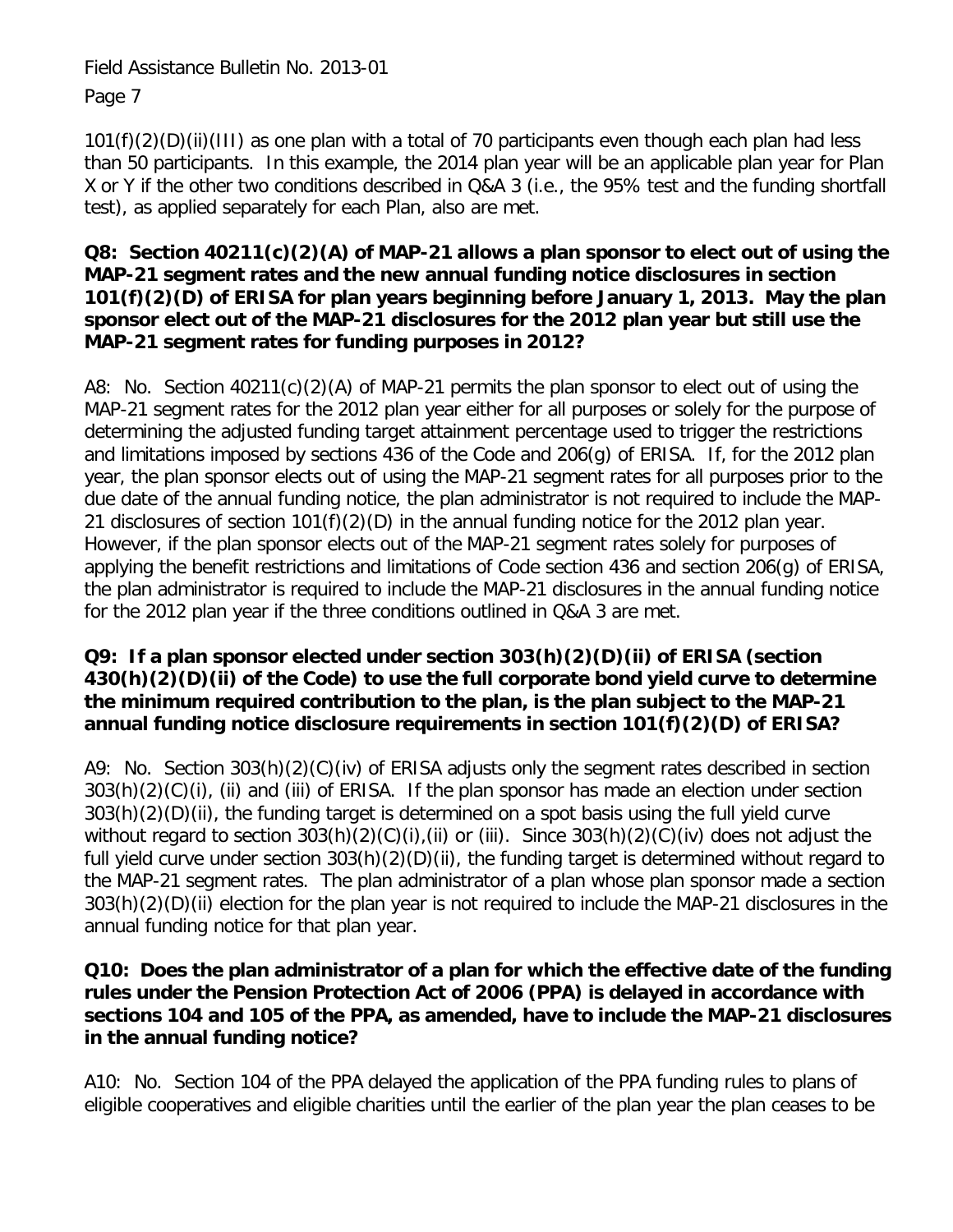an eligible cooperative or eligible charity plan or the first plan year beginning on or after January 1, 2017.<sup>[9](#page-5-2)</sup> Section 105 of the PPA delayed the application of the PPA funding rules for certain PBGC settlement plans until the first plan year beginning on or after January 1, 2014. Sections 104(b) and 105(b) of the PPA require such plans to use the third segment rate determined under section 303(h)(2)(C)(iii) of ERISA (section 430(h)(2)(C)(iii) of the Code) to calculate current liability under section 302(b)(5)(B) of ERISA (section 412(b)(5)(B) of the Code), as in effect prior to the enactment of the PPA. IRS Notice 2012-61, Q&A G-2(a)(3), provides that for purposes of the minimum required contribution requirements in section 412 of the Code and section 302 of ERISA (as in effect prior to the PPA), current liability is determined reflecting the MAP-21 adjustments to the third segment rate in accordance with section  $430(h)(2)(C)(iv)$  of the Code.<sup>[10](#page-7-0)</sup>

The purpose of the table required by section  $101(f)(2)(D)(i)(III)$  of ERISA is to illustrate how the MAP-21 segment rates affect the plan's FTAP, funding shortfall and the minimum required contribution. A change in current liability under sections 305(b)(5)(B) of ERISA and 412(b)(5)(B) of the Code (as in effect prior to the of enactment of the PPA) arising from the use of the MAP-21 third segment rate has no relationship to the difference between the FTAP (or funding shortfall) determined with and without regard to the MAP-21 segment rates. In addition, a change in current liability due to the MAP-21 third segment rate may not have any impact on the minimum required contribution of a delayed effective date plan.

Therefore, the Department will not require the plan administrator of a plan with a delayed effective date under section 104 or 105 of the PPA to include the MAP-21 disclosures in the plan's annual funding notice. Nothing in the answer to this Q&A 10 should be interpreted as excusing the plan administrator of a plan with a delayed effective date under section 104 or 105 of the PPA from furnishing an annual funding notice in accordance with section 101(f) without regard to the MAP-21 requirements of paragraph (D) of section 101(f)(2) of ERISA. See guidance provided in Q&A 17 of Field Assistance Bulletin 2009-01.

## **Content Requirements**

**Q11: Section 101(f)(2)(D)(i)(I) of ERISA states that the annual funding notice for an applicable plan year must include a statement that "MAP-21 modified the method for determining the interest rates used to determine the actuarial value of benefits earned under the plan, providing for a 25-year average of interest rates to be taken into account in addition to a 2-year average." May the statement also describe or include the "effective interest rates" within the meaning of section 303(h)(2)(A) of ERISA that result from the use of the 25-year and 2-year average interest rates?** 

<sup>&</sup>lt;sup>9</sup> Section 202(b) of the Preservation of Access to Care for Medicare Beneficiaries and Pension Relief Act of 2010, Pub. L. 111-192, 124 Stat. 1281, amended section 104 of the PPA, by expanding the group of plans eligible for a delayed effective date under section 104 to include eligible charity plans.

<span id="page-7-1"></span><span id="page-7-0"></span><sup>&</sup>lt;sup>10</sup> The parallel provision of ERISA is section  $303(h)(2)(C)(iv)$ .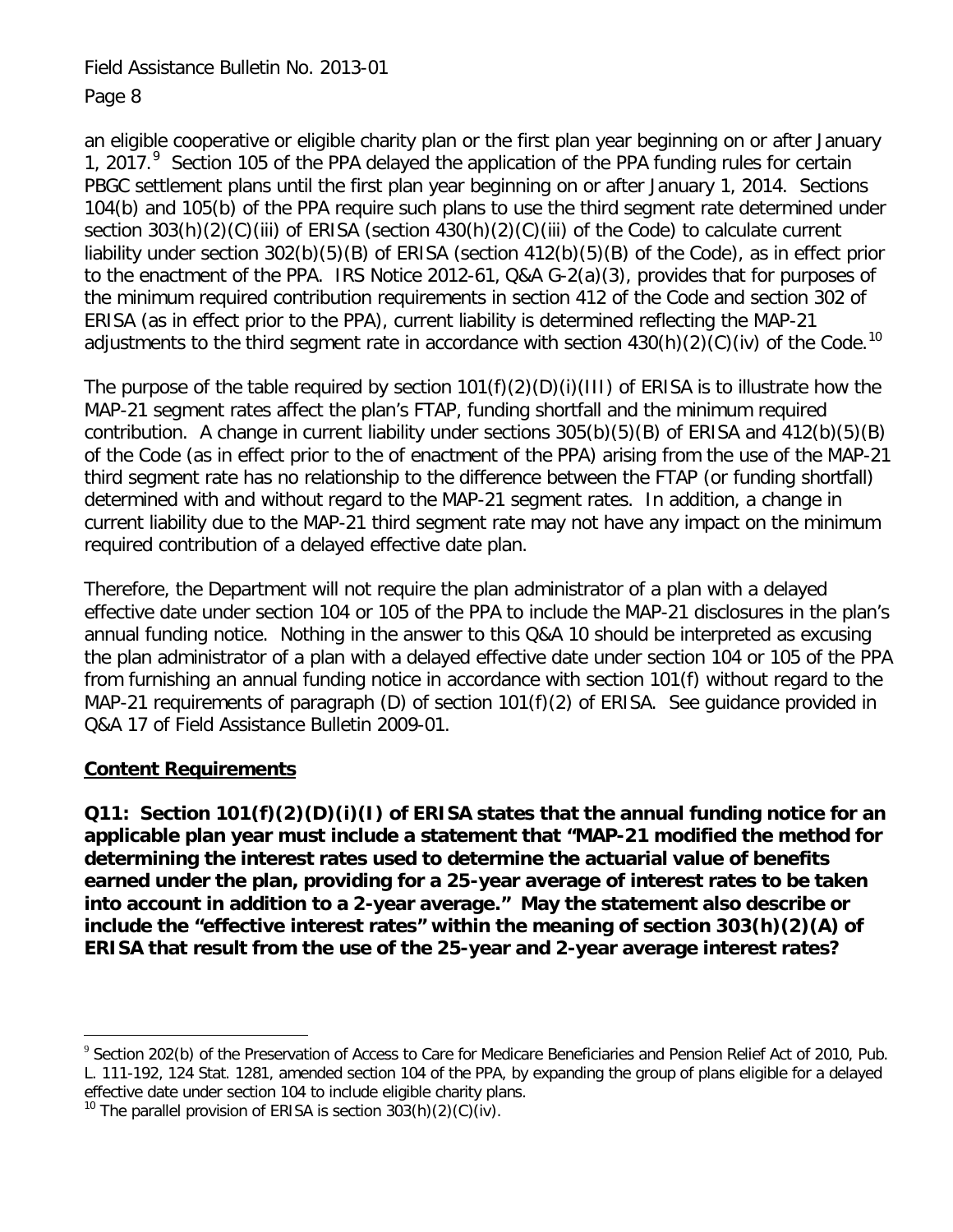A11: While there is no statutory requirement in section 101(f)(2)(D) to describe or include the interest rates in the MAP-21 disclosures, a plan administrator may include such information to the extent it is necessary or helpful to understanding such disclosures and does not have the effect of misleading or misinforming participants. See Q&A 13 of Field Assistance Bulletin 2009-01.

**Q12: Section 101(f)(2)(D)(i)(II) of ERISA states that the annual funding notice for an applicable plan year must include a statement that "as a result of the MAP-21, the plan sponsor may contribute less money to the plan when interest rates are at historical lows." Must the plan administrator include this statement if, prior to the due date of the annual funding notice for the applicable plan year, the plan sponsor contributes an amount equal to or greater than the minimum required contribution determined without regard to the MAP-21 segment rates?**

A12: Yes. A plan administrator must include the statement described in section 101(f)(2)(D)(i)(II) whether or not the plan sponsor has contributed more than the minimum required contribution. A plan administrator who includes the MAP-21 Supplement in the model annual funding notice will be treated as complying with section  $101(f)(2)(D)(i)(1)$  of ERISA.

**Q13: Section 101(f)(2)(D)(i)(III) of ERISA states that the annual funding notice for an applicable plan year must include a "table which shows (determined both with and without regard to section 303(h)(2)(C)(iv)) the funding target attainment percentage (as defined in section 303(d)(2)), the funding shortfall (as defined in section 303(c)(4)) and the minimum required contribution (as determined under section 303), for the applicable plan year and each of the 2 preceding plan years." How should the plan administrator calculate the entries for the table required by section 101(f)(2)(D)(i)(III) of ERISA?**

A13: (a) Entries determined "With MAP-21 Interest Rates." The FTAP, funding shortfall and minimum required contribution (MRC) determined "with regard to section  $303(h)(2)(C)(iv)$ " of ERISA are based on the MAP-21 segment rates used for funding. For purposes of determining the "With MAP-21 Interest Rates" entries of the table in the MAP-21 Supplement:

- FTAP:The FTAP entry is the same as the FTAP entry in Line 5 of the FTAP Chart in the model annual funding notice. Section 303(d)(2)(B)(2) of ERISA states that the funding target used to calculate the FTAP is determined without regard to the at-risk rules of section 303(i) of ERISA. Accordingly, the FTAP entry is determined without regard to the at-risk rules.
- Funding shortfall: If the plan is not in at-risk status within the meaning of section 303(i) of ERISA, the funding shortfall is the excess of the Plan Liabilities on Line 3 of the FTAP Chart in the model annual funding notice over Net Plan Assets from Line 2.d. of that chart. If the plan is in at-risk status, the funding shortfall is the excess of the At-Risk Liabilities on Line 4 of the FTAP Chart over the Net Plan Assets from Line 2.d. of that chart.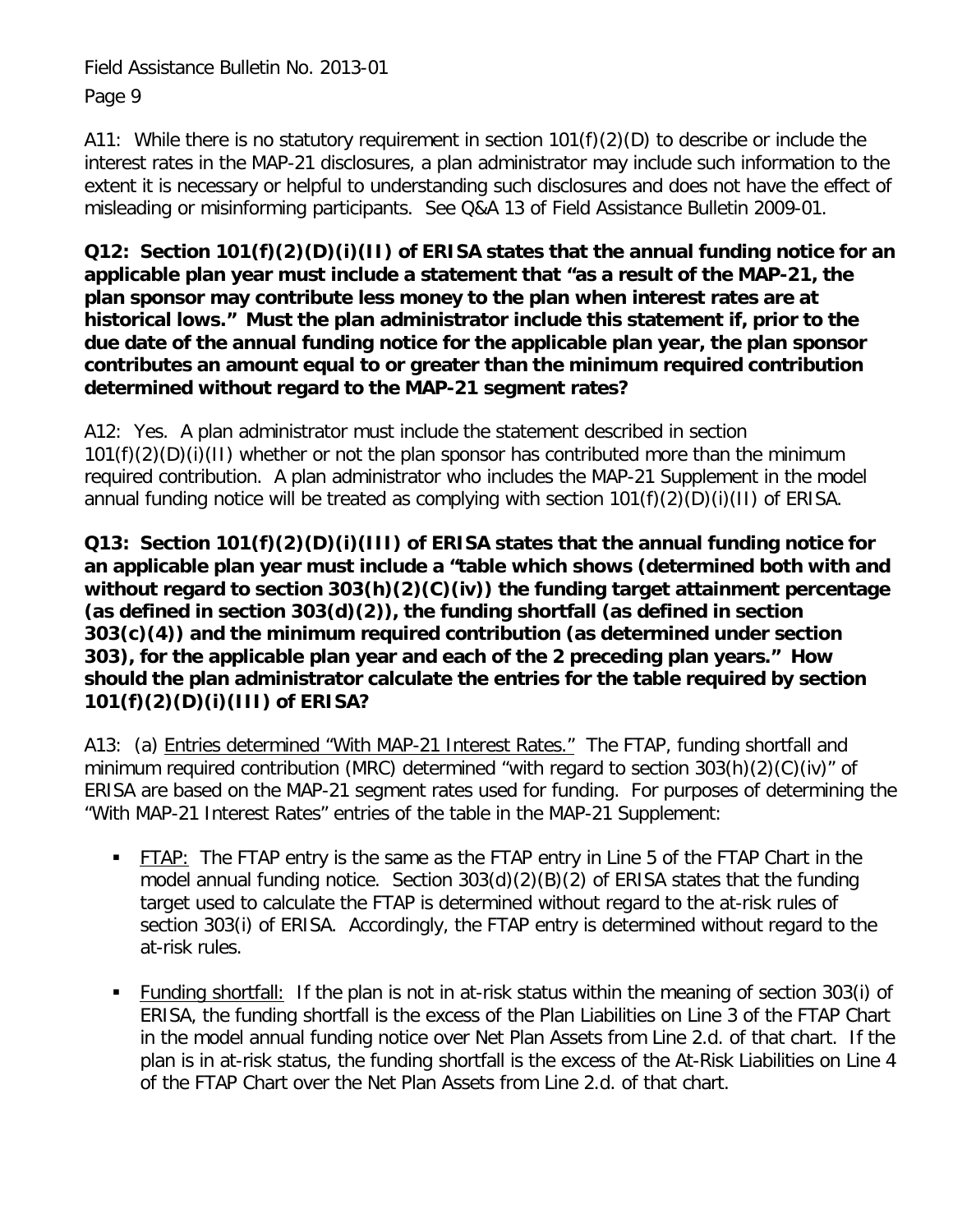Page 10

 MRC:The MRC entry is the minimum required contribution calculated by the plan's actuary for funding purposes taking into account the at-risk rules of section 303(i) of ERISA, if applicable.

(b) Entries determined "Without MAP-21 Interest Rates." The FTAP, funding shortfall and MRC determined "without regard to section 303(h)(2)(C)(iv)" of ERISA are based on the "24 month segment rates determined without regard to adjustment for the 25-year average segment rates" published by the Internal Revenue Service for the applicable month (within the meaning of sections 303(h)(2)(E) of ERISA and 430(h)(2)(E) of the Code) used by the plan for valuation purposes. For purposes of determining the "Without MAP-21 Interest Rates" entries of the table in the MAP-21 Supplement:

- FTAP: The FTAP entry is a percentage equal to the funding target in the denominator of the 95% test of section 101(f)(2)(D)(ii)(I) of ERISA and described in Q&A 4, divided by the net value of plan assets on the valuation date. For the reasons stated in subparagraph (a) of this Q&A, the FTAP entry is determined without regard to the at-risk rules of section 303(i) of ERISA.
- Funding shortfall: The funding shortfall entry is the excess of the funding target, determined under section 303(c)(4) of ERISA without regard to the MAP-21 segment rates, over the net value of plan assets on the valuation date. The funding target used to determine the funding shortfall entry is the same funding target calculated by the plan's actuary to determine the MRC entry below.<sup>[11](#page-7-1)</sup> See Q&A 17 for more information on how the at-risk rules of section 303(i) affect the funding shortfall entry.
- MRC: The MRC entry is a hypothetical minimum required contribution determined in accordance with the rules of section 303 of ERISA and section 430 of the Code. The segment rates determined without regard to MAP-21 are used to calculate various components of the hypothetical minimum required contribution (e.g., target normal cost, funding target, present value of remaining shortfall and waiver amortization installments, and the current year's shortfall and waiver amortization installment). This hypothetical minimum required contribution is determined on a standalone basis and does not require a hypothetical redetermination of prior year activity (e.g., previously established amortization bases do not have to be redetermined). See Q&As 16 and 17 for more information on the determination of short term amortization bases and the application of the at-risk rules, respectively, for purposes of determining the MRC entry.
- Net value of plan assets: The net value of plan assets used to determine the FTAP, funding shortfall, and MRC entries is determined in accordance with Q&As 14 and 15.

<span id="page-9-0"></span><sup>&</sup>lt;sup>11</sup> The funding target used to determine the "Without MAP-21 Interest Rates" funding shortfall is the same funding target used in the funding shortfall test of section 101(f)(2)(D)(ii)(II) of ERISA described in Q&A 5.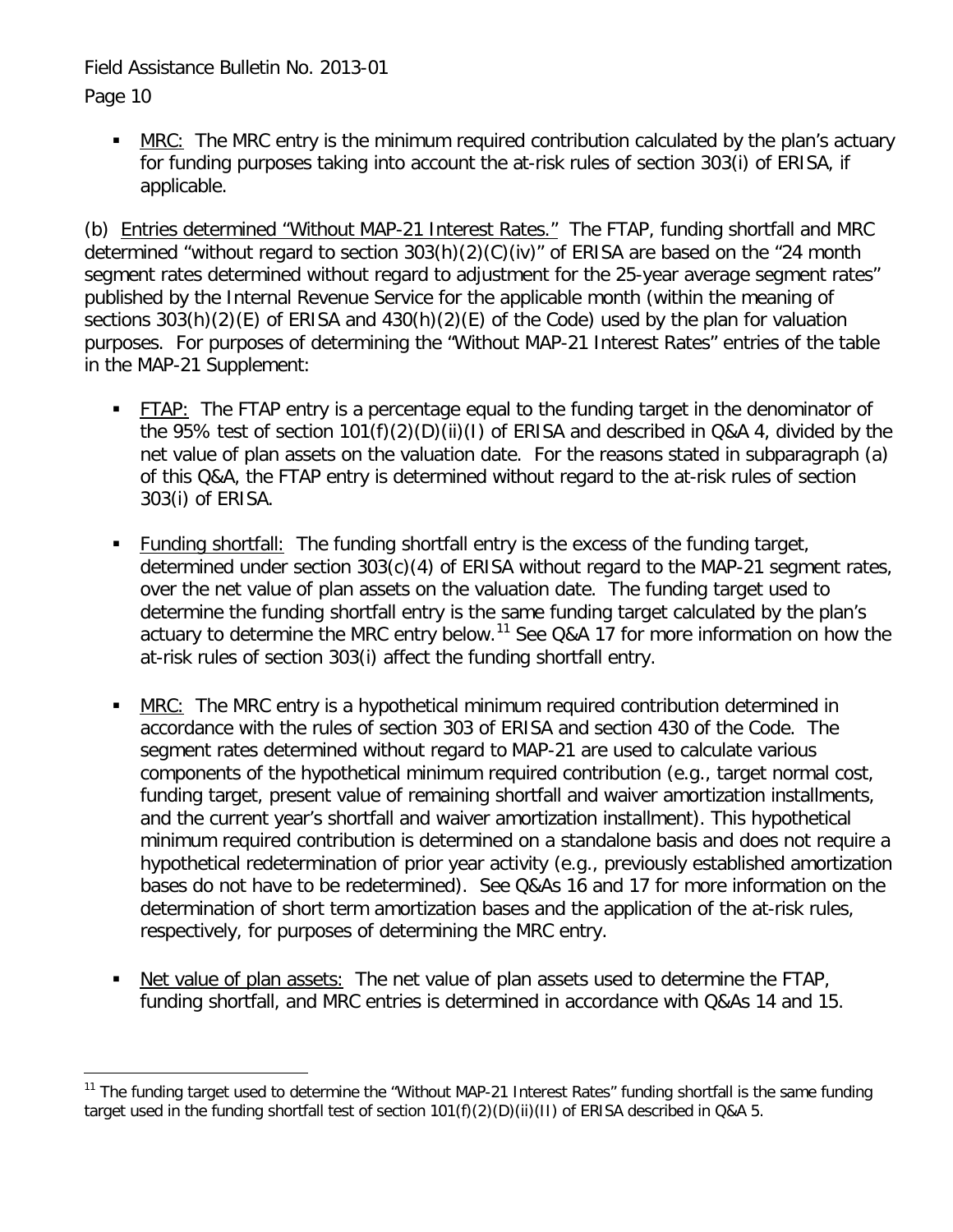(c) If the plan administrator does not use the MAP-21 Supplement, the FTAP, funding shortfall, and MRC entries in the table required by section 101(f)(2)(D)(i)(III) of ERISA should be the same as the corresponding FTAP, funding shortfall, and MRC entries in the MAP-21 Supplement.

#### **Q14: In calculating the FTAP, funding shortfall and MRC without regard to the MAP-21 segment rates in section 303(h)(2)(C)(iv) of ERISA, may the plan administrator use the same value of plan assets used to determine the FTAP, funding shortfall, and MRC for funding purposes (i.e., taking into account the MAP-21 segment rates)?**

A14: Yes. For the reasons articulated in Q&A 6, the Department determined that the plan administrator may use the net value of plan assets used for funding purposes to determine the FTAP, funding shortfall, and MRC entries (determined without regard to the MAP-21 segment rates) for the table required by section  $101(f)(2)(D)(i)(III)$ , unless the value of plan assets is determined without regard to the MAP-21 segment rates for some other purpose. If the value of plan assets is determined using the MAP-21 segment rates, the Net Plan Assets from Line 2.d. of the FTAP Chart of the model annual funding notice should be used to determine the FTAP, funding shortfall, and MRC entries for the table in the MAP-21 Supplement.

If the value of plan assets is determined without regard to the MAP-21 segment rates, the MAP-21 disclosures must include a statement setting forth the value of plan assets determined on that basis along with an explanation of how it differs from the value of plan assets used for funding purposes. If the plan administrator is using the MAP-21 Supplement, the statement must explain how the value of plan assets, determined without regard to MAP-21, differs from Total Plan Assets in Line 2.a. of the FTAP Chart in the model annual funding notice.

**Q15: The value of plan assets used to determine the FTAP, funding shortfall and MRC are reduced by the prefunding balance, or the funding standard carryover balance or both (collectively "credit balances") in accordance with sections 303(f)(4) of ERISA and 430(f)(4) of the Code. In calculating the FTAP, funding shortfall and MRC without regard to the MAP-21 segment rates in section 303(h)(2)(C)(iv) of ERISA, should the plan administrator use the same credit balances used to determine the FTAP, funding shortfall and MRC for funding purposes (i.e., taking into account the MAP-21 segment rates)?**

A15: Yes. The amount of a credit balance depends upon voluntary and deemed elections made by the plan sponsor. IRS Notice 2012-61, Q&A NA-3(c), states that it would be "complex to determine what these balances would have been had MAP-21 not been enacted." Further, Q&A NA-3(c) states that the actual credit balances "must be used for measurements in which the assets are determined by subtracting the funding balances, even if the MAP-21 segment rates are not otherwise used for that measurement." The Department concurs with this assessment for purposes of applying the rules and requirements of section 101(f)(2)(D). Accordingly, the credit balances used to determine the net value of plan assets for funding purposes must be used to determine the entries in the table required by section 101(f)(2)(D)(i)(III) of ERISA and to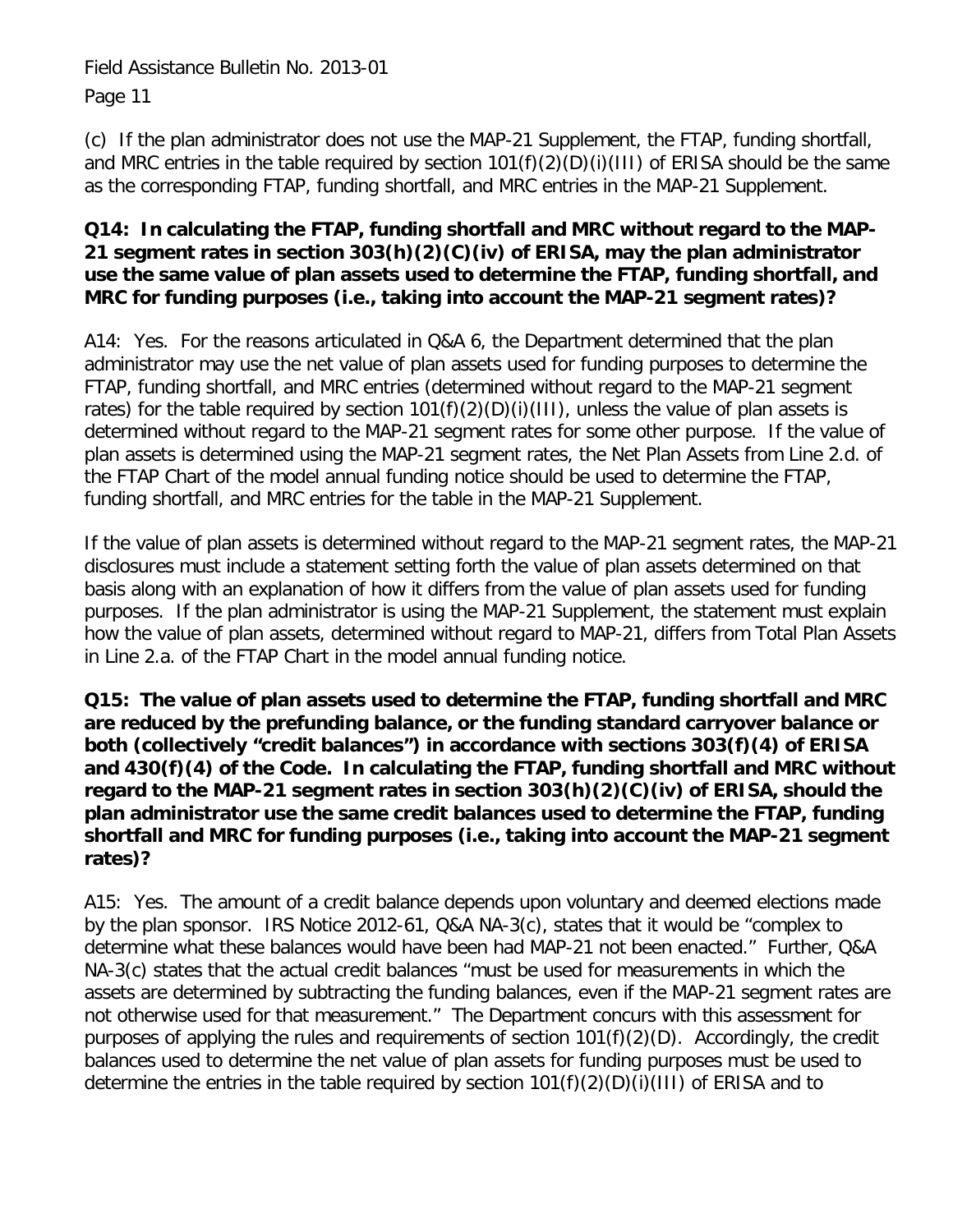determine if the plan year is an applicable plan year under the funding shortfall test of section 101(f)(2)(D)(ii)(II) of ERISA (see Q&A 6).

## **Q16: How are the previously established shortfall amortization bases in plan years 2012 and 2013 used to determine the MRC without regard to the MAP-21 segment rates in section 303(h)(2)(C)(iv) for the 2013 and 2014 applicable plan years?**

A16: Under section 303(a)(1) of ERISA, the MRC is the sum of the target normal cost and any funding shortfall and waiver amortization charges. The shortfall amortization charge is the total of the shortfall installments with respect to the shortfall amortization base for the current plan year and the preceding six years. Generally, a shortfall installment is the amount needed to amortize the shortfall amortization base over seven years. The shortfall amortization base established for the current plan year is equal to the funding shortfall minus the present value of the future shortfall and waiver installments associated with the previously established amortization bases.

The previously established shortfall amortization bases actually used for funding should be used to calculate the hypothetical MRC determined without regard to the MAP-21 segment rates. However, the shortfall installment for the current applicable plan year must be derived from a hypothetical shortfall amortization base determined without regard to the MAP-21 segment rates, taking into account the at-risk guidance of Q&A 17. The following example illustrates:

**Example Q&A 16:** The 2012 and 2013 plan years of Plan Z are applicable plan years, and Plan Z has never had any waiver amortization bases. For purposes of calculating the MRC disclosure, determined without regard to the MAP-21 segment rates, for the 2013 applicable plan year, the shortfall amortization charge would be the sum of:

- (1) the actual shortfall installments for  $2008<sup>12</sup>$  $2008<sup>12</sup>$  $2008<sup>12</sup>$  through 2011 derived from the shortfall amortization bases determined under the pre-MAP-21 rules;
- (2) the actual 2012 shortfall installment derived from the actual 2012 shortfall amortization base determined using the MAP-21 segment rates; and
- (3) the hypothetical 2013 shortfall installment derived from a hypothetical 2013 shortfall amortization base, determined by subtracting the present value of the actual future shortfall installments for shortfall amortization bases established for years 2008 through 2012 from the hypothetical 2013 funding shortfall determined without regard to the MAP-21 segment rates, as described in Q&A 13(b). The interest rates used to calculate the present value of the actual future shortfall installments are the 2013 segment rates determined without regard to the MAP-21 segment rates.

<span id="page-11-0"></span>Even though 2007 is the  $6<sup>th</sup>$  preceding plan year, there is no shortfall amortization base for 2007, because PPA was not effective until the 2008 plan year.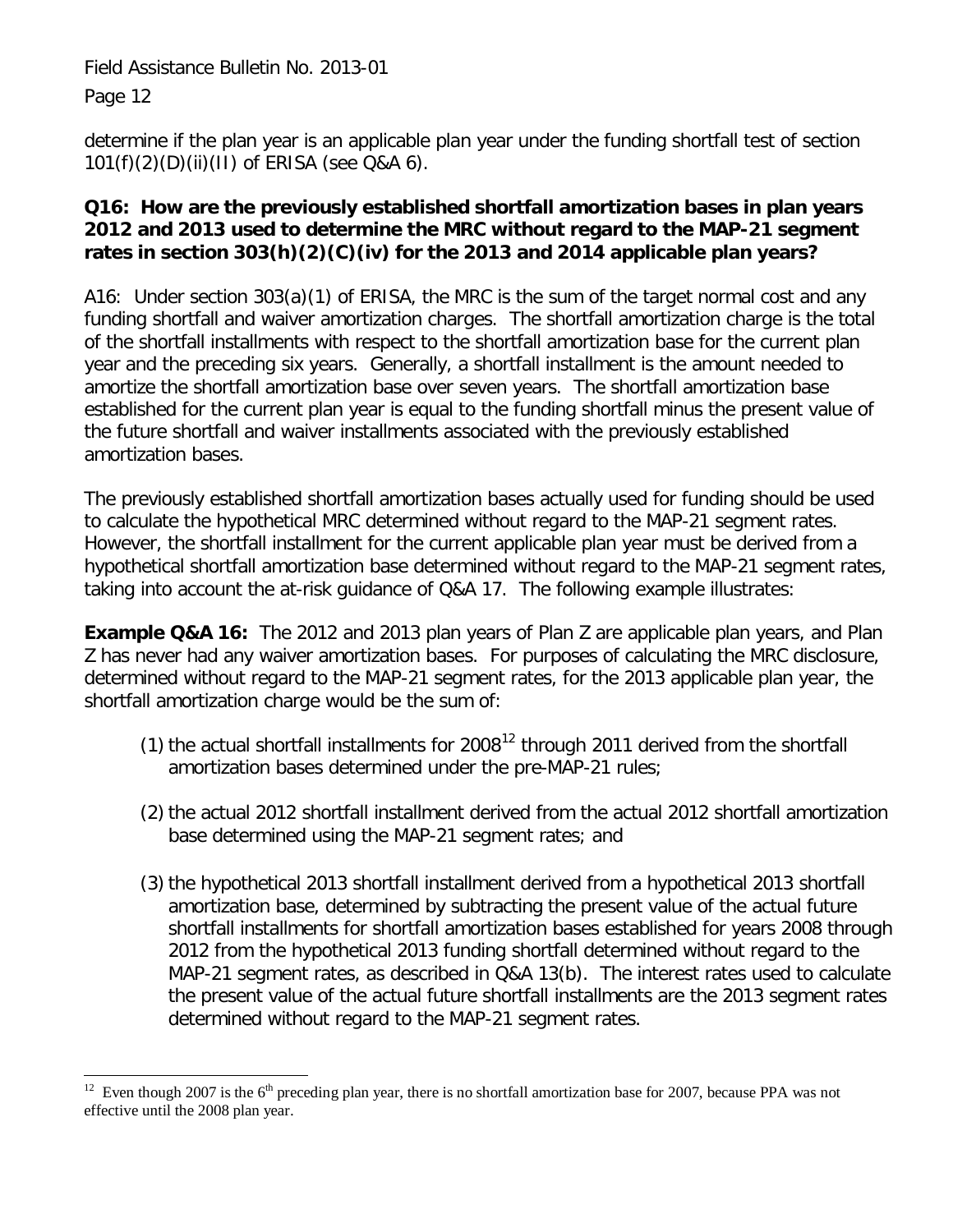## **Q17: When should the at-risk rules of section 303(i) of ERISA be used to determine the "without regard to section 303(h)(2)(C)(iv)" entries for the table required by section 101(f)(2)(D)(i)(III) of ERISA?**

A17: (a) FTAP. The at-risk rules of section 303(i) of ERISA are not used to determine the FTAP entries for the table required by section 101(f)(2)(D)(i)(III) of ERISA. See Q&A 13.

(b) Funding Shortfall and MRC. As stated in Q&A 5, the Department believes that the administrative burden and cost of a hypothetical at-risk actuarial valuation is substantial. Therefore, if the plan is not in at-risk status for the applicable plan year under section 303(i) of ERISA for funding purposes (i.e., using MAP-21 segment rates), the funding shortfall and MRC entries, determined without regard to the MAP-21 segment rates, do not have to be calculated on an at-risk basis even if the plan would have been in at-risk status based on a hypothetical preceding plan year funding target determined without regard to the MAP-21 segment rates. However, if the plan is in at-risk status under section 303(i) for an applicable plan year for funding purposes, the funding shortfall and MRC entries, determined without regard to the MAP-21 segment rates, must be calculated using the additional at-risk assumptions in section 303(i).

**Example Q&A 17:** In 2013, Plan R's actual FTAP was below 80% but the FTAP using at-risk assumptions and the MAP-21 segment rates was above the 70% threshold of section  $303(i)(4)(A)(ii)$  of ERISA.<sup>13</sup> This results in Plan R not being in at-risk status for 2014. However, a hypothetical 2013 funding target, using at-risk assumptions but determined without regard to the MAP-21 segment rates, would have been below the 70% threshold of section 303(i)(4)(A)(ii) of ERISA. The "without regard to MAP-21 segment rates" disclosures for the 2014 applicable plan year do not have to be determined on an at-risk basis. However, if instead Plan R was in at-risk status in 2014 for funding purposes, the "without regard to MAP-21 segment rates" disclosures for 2014 would have to be determined on an at-risk basis.

## **Q18: The table mandated by section 101(f)(2)(D)(i)(III) of ERISA requires disclosure of the FTAP, funding shortfall, and MRC not only for the applicable plan year but also for the two plan years preceding that year. Thus, for example, the MAP-21 Supplement for the 2012 applicable plan year must include information pertaining to the 2011 and 2010 plan years (both pre-MAP-21 years). What information for these pre-MAP-21 years should the plan administrator include in its MAP-21 Supplement?**

A18: Section 101(f)(2)(D)(iii) of ERISA states that "[i]n the case of a preceding plan year referred to in clause (i)(III) which begins prior to January 1, 2012, the information described in such clause shall be provided only without regard to section 303(h)(2)(C)(iv)." Accordingly, for applicable plan years 2012 and 2013, plan administrators using the MAP-21 Supplement should enter the actual FTAP, funding shortfall, and MRC determined under pre-MAP-21 rules in the "Without MAP-21 Interest Rates" cells of the table and insert "Not Applicable" in the "With MAP-21

<span id="page-12-0"></span> $\overline{a}$ <sup>13</sup> The parallel Code provision is section  $430(i)(4)(A)(ii)$ .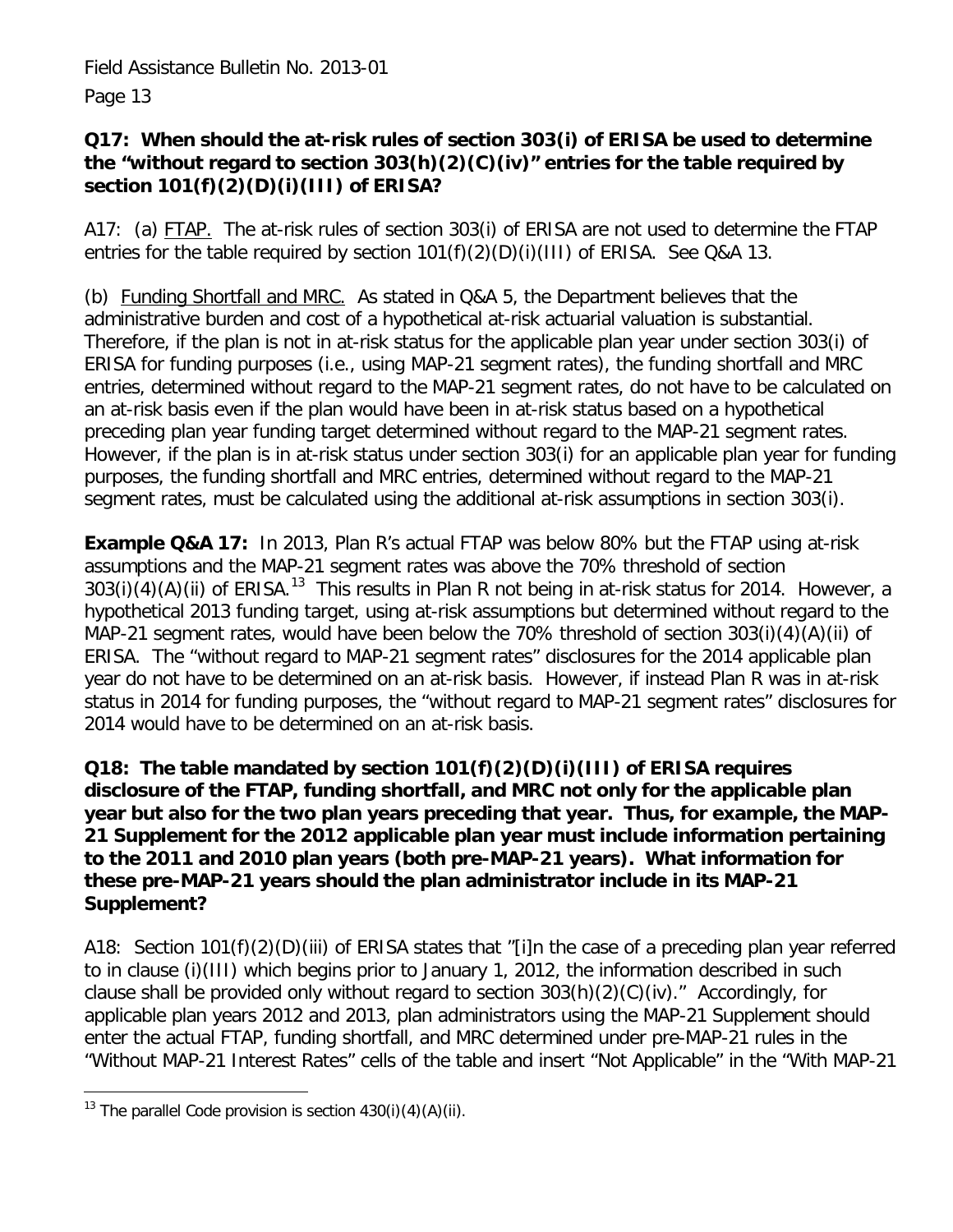Page 14

Interest Rates" cells of the table for the relevant preceding plan year(s) beginning before January 1, 2012.

## **Q19: If a plan year is an applicable plan year, but the plan was not required to furnish the MAP-21 disclosures in one or both of the two preceding plan years (beginning on or after January 1, 2012), what MAP-21 disclosures should the plan administrator make for such preceding plan year(s)?**

A19: (a) Plans using MAP-21 segment rates for funding purposes in preceding plan year(s) beginning on or after January 1, 2012.If the preceding plan year was not an applicable plan year because the plan did not satisfy the three conditions in section 101(f)(2)(D)(ii) of ERISA and described in Q&A 3 (i.e., the 95%, funding shortfall, and minimum number of participants tests), the plan would have no reason to determine a hypothetical MRC without regard to the MAP-21 segment rates.<sup>[14](#page-12-0)</sup> The Department understands that requiring the plan to retroactively calculate a hypothetical MRC could increase significantly the administrative burden and cost of preparing the MAP-21 disclosures. Accordingly, the Department will not require the plan administrator to determine the FTAP, funding shortfall, and MRC without regard to the MAP-21 segment rates for the preceding plan year where such preceding plan year failed to meet one or more of the applicable plan year conditions in section 101(f)(2)(D)(ii) of ERISA and described in Q&A 3.

In preparing entries for the table in the MAP-21 Supplement for such preceding plan year, the plan administrator should complete the "With MAP-21 Interest Rates" cells of the table and enter "Not Applicable" in the "Without MAP-21 Interest Rates" cells.

(b) Plans that did not use MAP-21 segment rates for funding purposes in preceding plan year(s). As discussed in Q&As 8, 9 and 10, a plan is not subject to the new MAP-21 disclosure rules of section  $101(f)(2)(D)$  for a plan year if:

- A full yield curve election under section  $303(h)(2)(D)(ii)$  of ERISA was in effect for the plan year;
- The plan year begins in 2012 and the plan administrator elected under section 40211(c)(2)(A)(i) of MAP-21 to opt out of the MAP-21 rules for all purposes; or
- The funding rules of section 303 of ERISA did not apply to the plan during the plan year because the plan had a delayed effective date under section 104 or 105 of the PPA.

If the preceding plan year was not subject to section  $101(f)(2)(D)$  for one of the above reasons, the plan administrator would not determine the FTAP, funding shortfall, or MRC for such plan year using the MAP-21 segment rates. A retroactive calculation of a hypothetical funding target and MRC for the preceding plan year could increase significantly the administrative burden and cost of preparing the MAP-21 disclosures. Therefore, the Department will not require the plan

<span id="page-13-0"></span><sup>&</sup>lt;sup>14</sup> Plans with 50 or more participants would have determined a funding target without regard to the MAP-21 segment rates in order to perform the 95% test and funding shortfall test. Plans with less than 50 participants would not have been required to determine a funding target without regard to the MAP-21 segment rates for any purpose.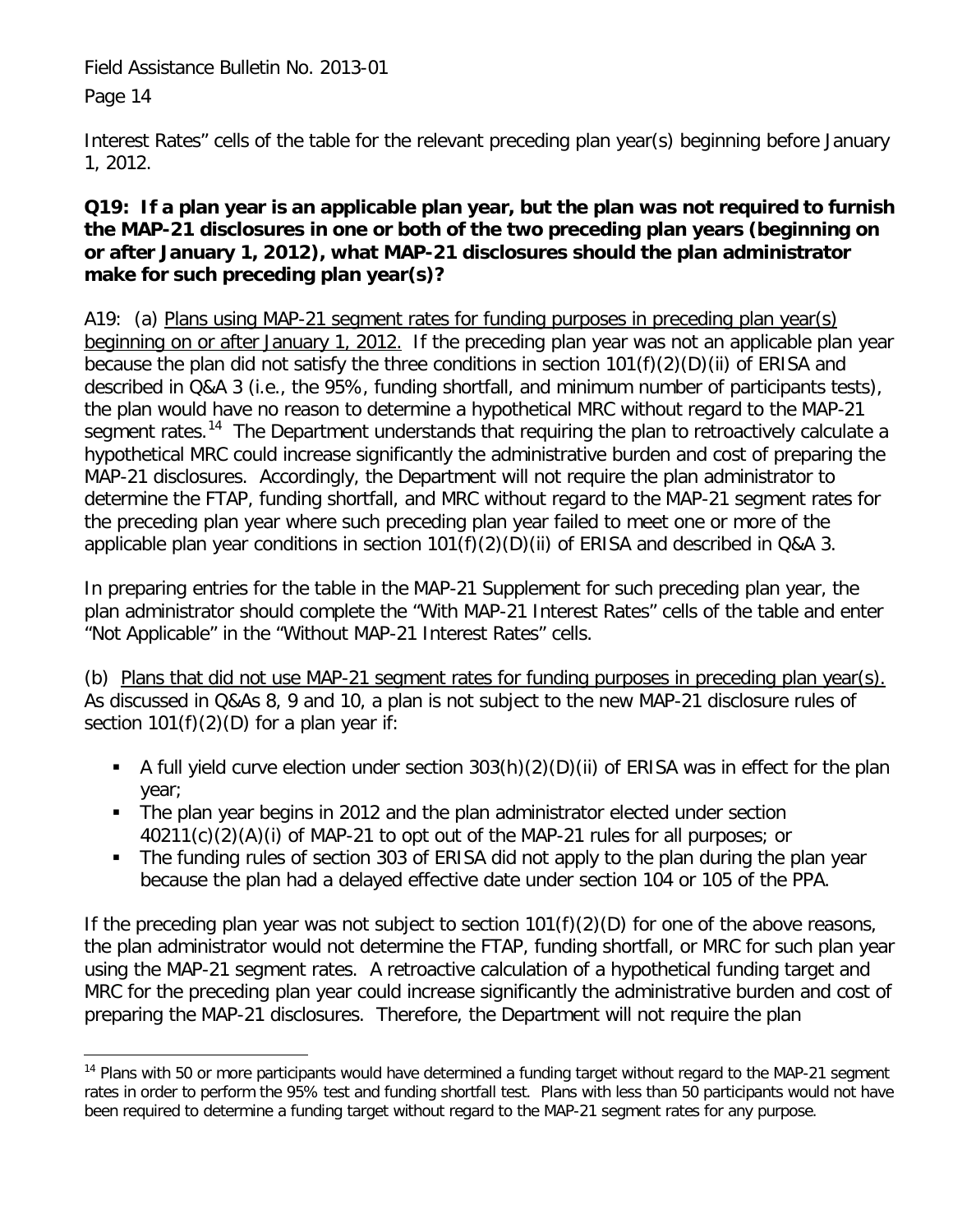administrator to determine the FTAP, funding shortfall, and MRC using the MAP-21 segment rates for the preceding plan year where such preceding plan year was not subject to section 101(f)(2)(D) for one of the reasons described in this paragraph (b) of Q&A 19. When using the MAP-21 Supplement, the plan administrator should complete the "Without MAP-21 Interest Rates" cells of the table for such preceding plan year using the FTAP and funding shortfall information (i.e., Plan Liabilities – Net Plan Assets) from the FTAP Chart of the model annual funding notice and the actual MRC for such preceding plan year. "Not Applicable" should be entered in the "With MAP-21 Interest Rates" cells of the table for such preceding plan year.

## **Q20: The plan administrator uses the model annual funding notice in Field Assistance Bulletin 2009-01. May the administrator attach the MAP-21 Supplement to the front of the model annual funding notice?**

A20: The Joint Explanatory Statement of the Committee of the Conference for MAP-21 states that the "Secretary of Labor is directed to modify the model funding notice required so that the model includes the additional information in a prominent manner, for example, on a separate first page before the remainder of the notice. $n^{15}$  $n^{15}$  $n^{15}$  Accordingly, the plan administrator may attach the MAP-21 Supplement to the front of the model annual funding notice.

# **Paperwork Reduction Act (PRA)**

This memorandum revises the collection of information approved under OMB Control Number 1210-0126, which currently is scheduled to expire on February 29, 2016. The Department is planning to submit a revision to the information collection and intends to publish a notice announcing OMB's decision upon review of the Department's submission. The Department notes that a federal agency cannot conduct or sponsor a collection of information unless it is approved by OMB under the PRA, and displays a currently valid OMB control number, and the public is not required to respond to a collection of information unless it displays a currently valid OMB control number. See 44 U.S.C. § 3507. Also, notwithstanding any other provisions of law, no person shall be subject to penalty for failing to comply with a collection of information if the collection of information does not display a currently valid OMB control number. See 44 U.S.C. § 3512.

Based on conversation with industry experts, the Department expects that the calculations necessary to prepare the MAP-21 supplement to the annual funding notice will be performed by third-party service providers, primarily actuaries, at an average cost of \$500 per respondent. The hour burden required to distribute the annual funding notice already has been accounted for and is not impacted by this revision to the information collection. The Department estimates that the 62 percent of plans that mail the annual funding notice will incur an incremental cost of five cents per notice to mail the one-page MAP-21 supplement with the notice.

The Department estimates that approximately 12,000 single-employer defined benefit plans covering 33.5 million participants and beneficiaries are affected by the MAP-21 disclosure

 $\overline{a}$ <sup>15</sup> MAP-21 Conference Report to accompany H.R. 4348, House Report 112-557 (June 28, 2012), at 626.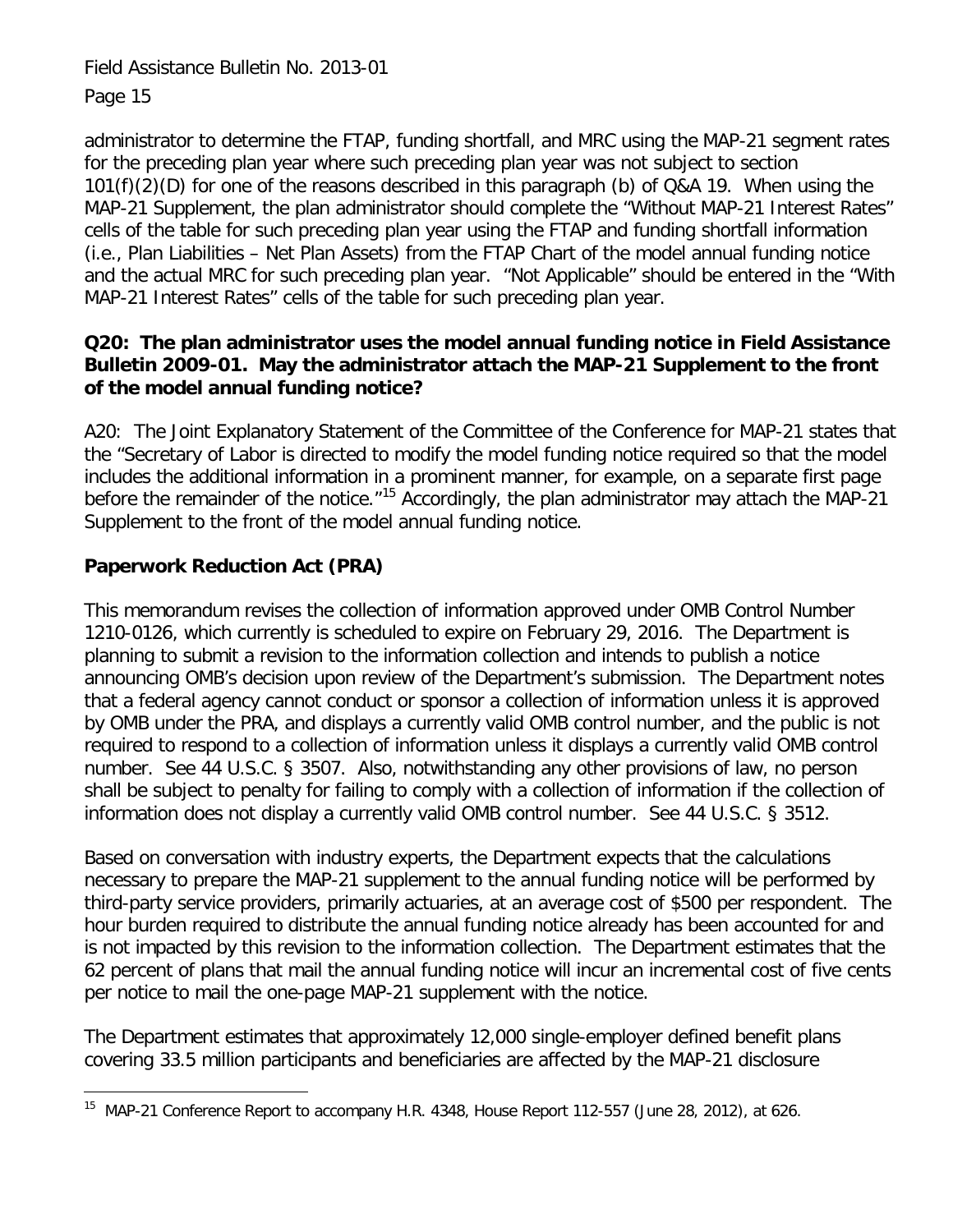requirements. Therefore, the Department estimates that the aggregate cost burden associated with this revision to the information collection is approximately \$7 million including approximately \$6 million to prepare the MAP-21 supplement (\$500 x 12,000 respondents), and approximately \$1.04 million of additional mailing cost to distribute the supplement (33.5 million notices x \$0.05 x 62% of annual funding notices sent by mail).

## **For Further Information**

Questions concerning the information contained in this memorandum may be directed to Thomas M. Hindmarch or Stephanie Cibinic of the Office of Regulations and Interpretations 202.693.8500 (not a toll free number).